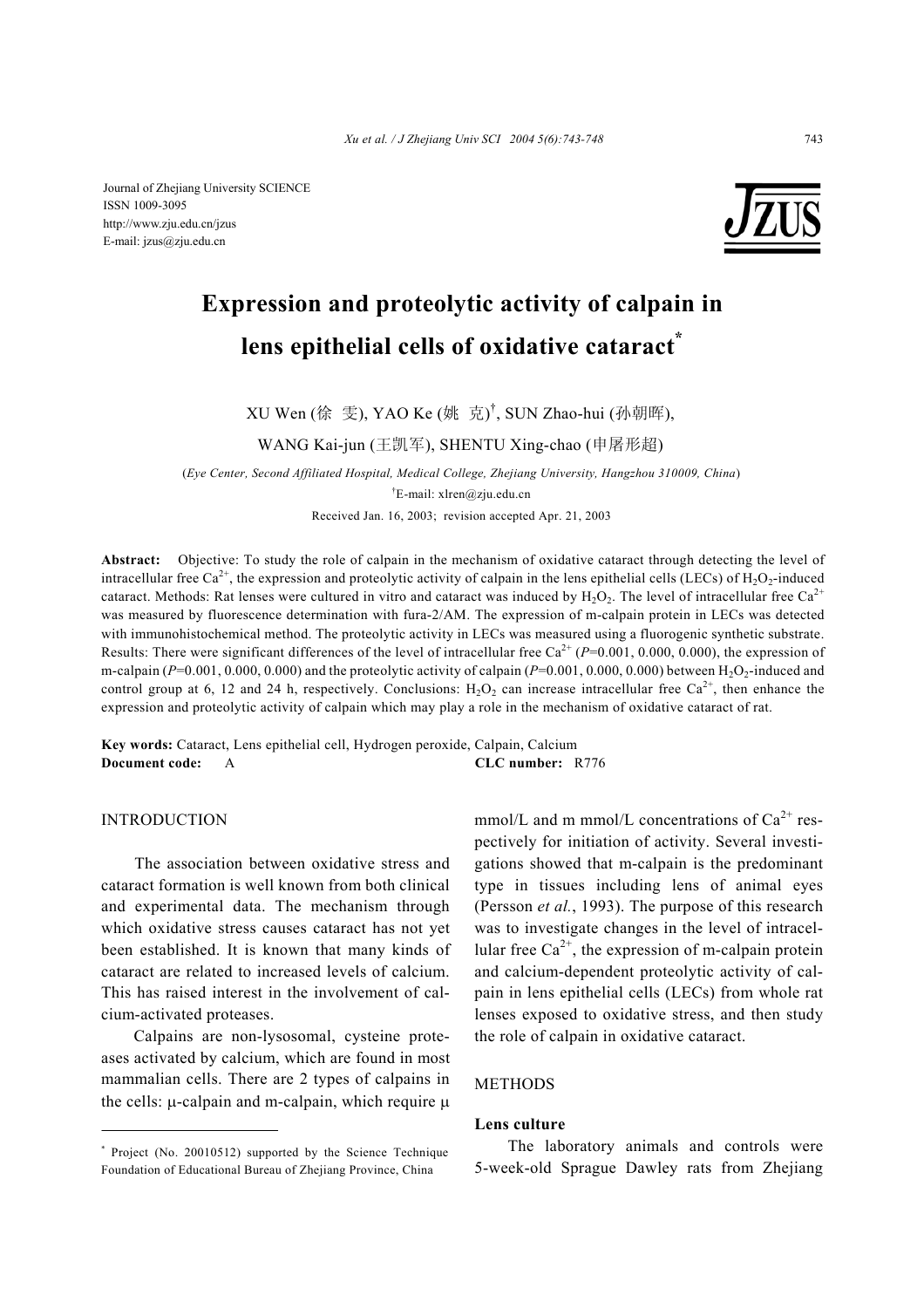Medical Scientific Academy without restriction of sex. The number of animals was 87 totally and the body weight was 180−200 g. Lenses of rats were obtained by a posterior approach, and then were cultured in basic medium including minimum essential medium (MEM) (Gibco BRL Inc., USA), 10% fetal bovine serum (Gibco BRL Inc., USA), 50000 U/L penicillin and 50000 U/L streptomycin for 8 h at 37 °C under 5%  $CO<sub>2</sub>$ . The opaque lenses were discarded. The transparent lenses were divided into 2 groups randomly: the trial group was cultured in basic medium supplemented with 2 mmol/ L  $H_2O_2$ , and the control group were cultured in basic medium. The medium was exchanged every 6 h.

# **Determination of the level of intracellular free Ca2+ (Tesfamariam** *et al***., 1999)**

Capsules were obtained from the cultured lenses at 6, 12 and 24 h, and washed twice with  $Ca^{2+}$ and  $Mg^{2+}$  free phosphate buffered saline (PBS), which contained 2 mmol/L EDTA and 2 mg/ml bovine serum albumin. Cells suspension of lens epithelia adhering to their capsules was made on 300-mesh copper grids and was centrifuged (500 r/min for 3 min) at room temperature. The pellet was resuspended in HEPES-buffer saline (HBS, pH 7.4 at 37 °C) with the following composition (mmol/L): NaCl, 130; KCl, 5.0; MgSO<sub>4</sub>, 1.0; CaCl<sub>2</sub>, 1.6; glucose, 10; HEPES, 20 and bovine serum albumin, 1 mg/ml. Cell concentration of the suspension was determined on a hemacytometer slide and adjusted to  $1 \times 10^6$  cells/ml. Cells were loaded with  $Ca^{2+}$ -sensitive fluorophore fura-2 acetoxylmethyl ester (fura-2/AM) (Calbiochem Inc., USA) by incubating the suspension with 5 µmol/L fura-2/AM for 40 min at 37 °C. The fura-2/AM loaded lens epithelial cells (LECs) were washed twice with HBS by centrifugation and then incubated in HBS for additional 30 min for complete deesterification of the dye. The cell suspensions were then transferred to a cuvette and placed in a temperature-controlled chamber (37 °C) under constant stirring and allowed to equilibrate for 3 min. The dye was alternately excited at 340 and 380 nm, and the fluorescence was measured at 505 nm in a spectrofluorophotometer (Hitachi F-4000, Japan). Intracellular free Ca<sup>2+</sup> ([Ca<sup>2+</sup>]<sub>*i*</sub>) was calculated from the fluorescence signals according to the formula described by Grynkiewicz *et al.*(1985):  $[Ca^{2+}]$ *j*=Kd $\beta[(R-R_{min})/(R_{max}-R)]$ . *R* was the ratio of the fluorescence at 340 nm to that at 380 nm.  $R_{\text{max}}$ were the ratio in the presence of 0.2% Triton X-100 and  $R_{\text{min}}$  were the ratio in Ca<sup>2+</sup>-free media with 5 mmol/L EGTA; Kd was assumed to be 224 nmol/L;  $\beta$  was determined from the ratio of 380 nm fluorescence measured in a  $Ca^{2+}$ -free media to that measured in a  $Ca^{2+}$ -replete media.

# **Immunohistochemistry**

The cultured lenses of the trial group and the control group were fixed at 6, 12 and 24 h in 10% formalin overnight and embedded in paraffin. Paraffin-embedded sections  $(5 \mu m)$  were subjected to immunostaining. Non-specific background staining was eliminated by incubating sections with rabbit non-immune serum. A purified goat polyclonal antibody against rat m-calpain (Santa Cruz Inc., USA) was used at 1:250 dilution and immunoreactivity was visualized with Strept Avidin-Biotinenzyme Complex (SABC) method according to the protocol of SABC Kit (DAKO Inc., USA). Phosphate buffer saline (PBS) took the place of mcalpain antibody as the negative staining control while paraffin-embedded sections of human skeleton muscle took the place of lenses sections as the positive staining control. The result of immunostaining was assessed by 2 independent observers. The staining intensity was classified into 4 grades according to the color of granules in cytoplasm of LECs: "negative (−)" indicates no granules; "mild positive (+)" indicates weak-yellow granules; "moderate positive  $(++)$ " indicates dark-yellow granules; "severe positive  $(+++)$ " indicates brown granules. The numbers of LECs of every grade were counted in every visual field under microscope  $(100\times)$  and 5 visual fields were chosen randomly in every sample.

# **Calpain activity assay (Potter** *et al.***, 1998)**

The method to make cell suspension was as described above. Calpain activity in intact cells was determined by measuring calcium-specific hydro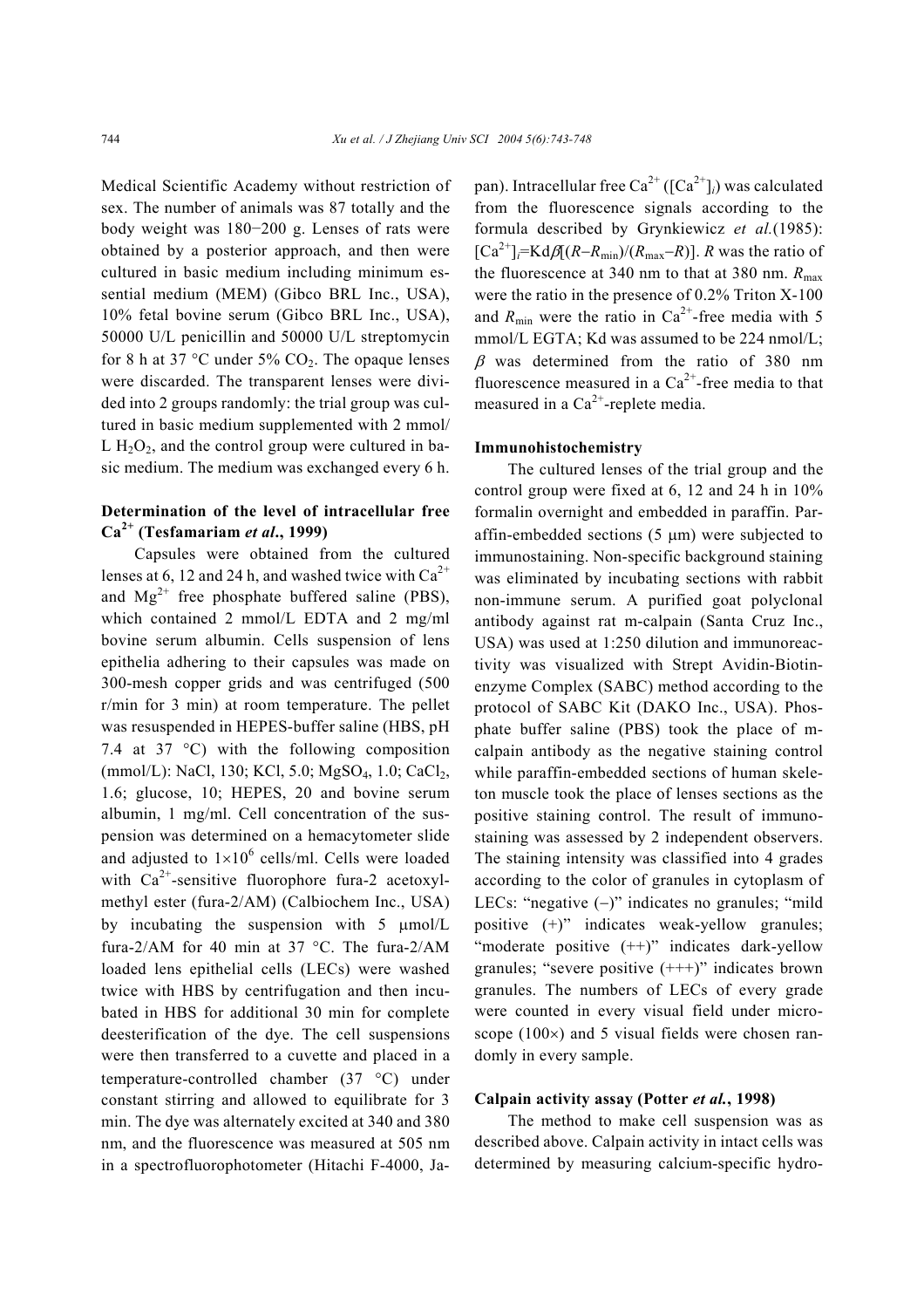lysis of the peptidyl 7-amino bond of the calpain substrate succinyl-leucyl-leucyl-valyl-tyrosyl-7 amino-4-methylcoumarin (suc-LLVY-AMC) (Calbiochem Inc., USA). To assay calpain activity, the cells suspension was prewarmed to 37 °C for 10 min with stirring in a spectrofluorophotometer (Hitachi F-4000, Japan). At *t*=−1 min, ionomycin (Calbiochem Inc., USA) in DMSO (2.5 umol/L final concentration) or DMSO carrier was added to the cells suspension. At *t*=0 min, suc-LLVY-AMC was added to 50  $\mu$ mol/L of concentration. At  $t=3$  min, the result was obtained with spectrofluorophotometer. The excitation wavelength was 360 nm and the emission detection wavelength was 460 nm. The final result of this assay measuring the initial rate of calcium-dependent substrate cleavage was determined by subtracting the ionomycin-independent rate from the total rate.

#### **Statistics**

Statistical significance was tested using independent-sample *t* test and Mann-Whitney *U* test.

## RESULTS

Determination of the level of intracellular free  $Ca^{2+}$  in rat LECs of H<sub>2</sub>O<sub>2</sub>-induced cataract:  $[Ca^{2+}]$ <sub>*i*</sub> was not increased in rat LECs of the control group after 24 h but was increased obviously in rat LECs of the trial group with continuing of the action of  $H_2O_2$ . There were significant differences of  $[Ca^{2+}]_i$ between 2 groups at 6, 12 and 24 h (*P*=0.001, 0.000, 0.000) (Fig.1).



**Fig.1 Concentration of intracellular free Ca2+ in rat LECs of 2 groups**

Immunohistochemical detection of the expression of m-calpain protein in rat LECs of  $H_2O_2$ induced cataract: negative staining was found in cytoplasm of most cells except for a few cells which showed light-yellow staining in the control group at 6, 12 and 24 h; in the trial group, the percentage and intensity of positive-staining LECs were increased with continuing of the action of  $H_2O_2$  (Figs.2–3). There were significant differences of the expression of m-calpain protein between 2 groups at 6, 12 and 24 h (*P*=0.000, 0.000, 0.000) (Table 1).

Proteolytical assay of calpain in rat LECs of oxidative cataract: the proteolytical activity of calpain was not increased in rat LECs of the control group after 24 h but was increased obviously in rat LECs of the trial group with continuing of the action of  $H_2O_2$ . There were significant differences of calpain activity between 2 groups at 6, 12 and 24 h (*P*=0.001, 0.000, 0.000) (Fig.4).

#### DISCUSSION

Calpain is a soluble calcium-activated neutral protease which has been identified in a wide variety of tissues and species and has been implicated in

**Table 1 Comparison of the ratio of m-calpain positive expression in rat LECs**

|               | Positive ratio ( $\bar{x} \pm s$ , %) |                   |                        |
|---------------|---------------------------------------|-------------------|------------------------|
|               | 6 h $(n=5)$                           | 12 h $(n=5)^{n}$  | 24 h $(n=5)^{\dagger}$ |
| Trial group   |                                       |                   |                        |
| $(-)$         | 88.59±5.39                            | $14.40\pm5.63$    | 17.45±9.87             |
| $^{(+)}$      | $11.21 \pm 5.70$                      | 38.48±15.38       | $9.89 \pm 2.47$        |
| $(++)$        | 0                                     | $28.72 \pm 13.26$ | $39.11 \pm 10.20$      |
| $(++)$        | $\theta$                              | $7.37 \pm 5.13$   | 32.08±10.79            |
| Control group |                                       |                   |                        |
| $(-)$         | 98.13±1.79                            | 97.73±2.39        | 99.29±1.07             |
| $^{(+)}$      | $3.12\pm0.77$                         | $3.79 \pm 1.67$   | $1.79 \pm 0.88$        |
| $(++)$        | 0                                     | 0                 | $\theta$               |
| $(++)$        | 0                                     | 0                 | $\theta$               |
| U             | 112769.5                              | 19644.5           | 22036.0                |
| P             | 0.000                                 | 0.000             | 0.000                  |

**\*** Comparison of control group at 6 and 12 h: *U*=124500.0, *P*=0.667 † Comparison of control group at 12 and 24 h: *U*=123250.0, *P*=0.069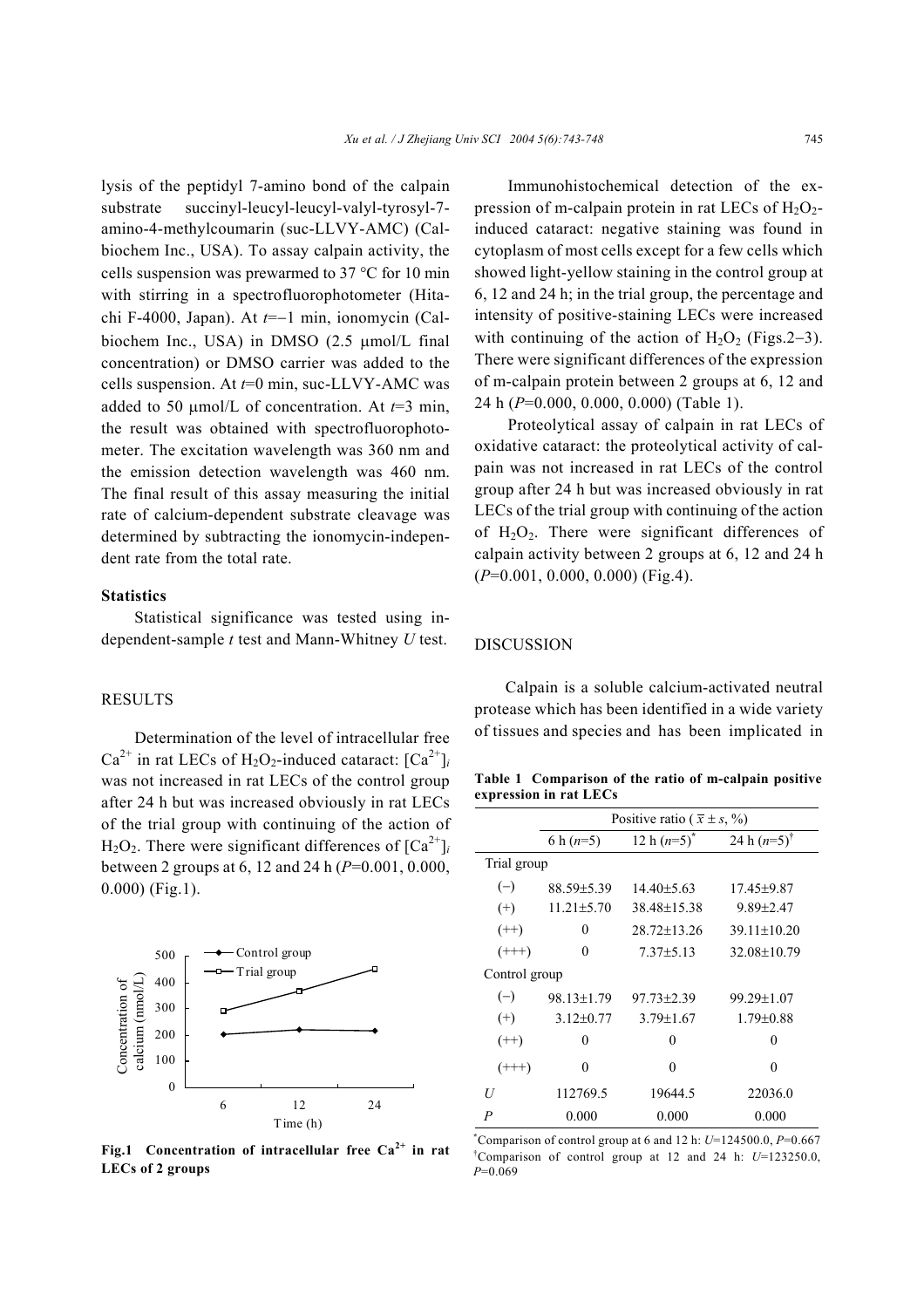





**Fig.2 Expression of m-calpain in rat LECs of control group (a) at 6 h; (b) at 12 h; (c) at 24 h; (Immunohistochemistry** ×**400)** 



**Fig.4 Proteolytic activity of calpain in rat LECs of 2 groups**



(a)





**Fig.3 Expression of m-calpain in rat LECs of trial group (a) at 6 h; (b) at 12 h; (c) at 24 h; (Immunohistochemistry** ×**400)** 

many cellular functions such as cytoskeletal remodeling process, cell differentiation, apoptosis and signal transduction (Reverter *et al.*, 2001; Churchilldagger and Louis, 2002). Cells that contain calpain also contain its endogenous inhibitor − calpastatin. However, in normal condition, calpastatin is present in concentrations sufficient to completely block the over-expression of calpain. It is clear that most mammalian cells contain the two distinct calpains referred to as µ-calpain and m-calpain. The expression of calpain was detected in many tissues of rat eyes including cornea, iris, ciliary body and retina (Persson *et al.*, 1993). Calpain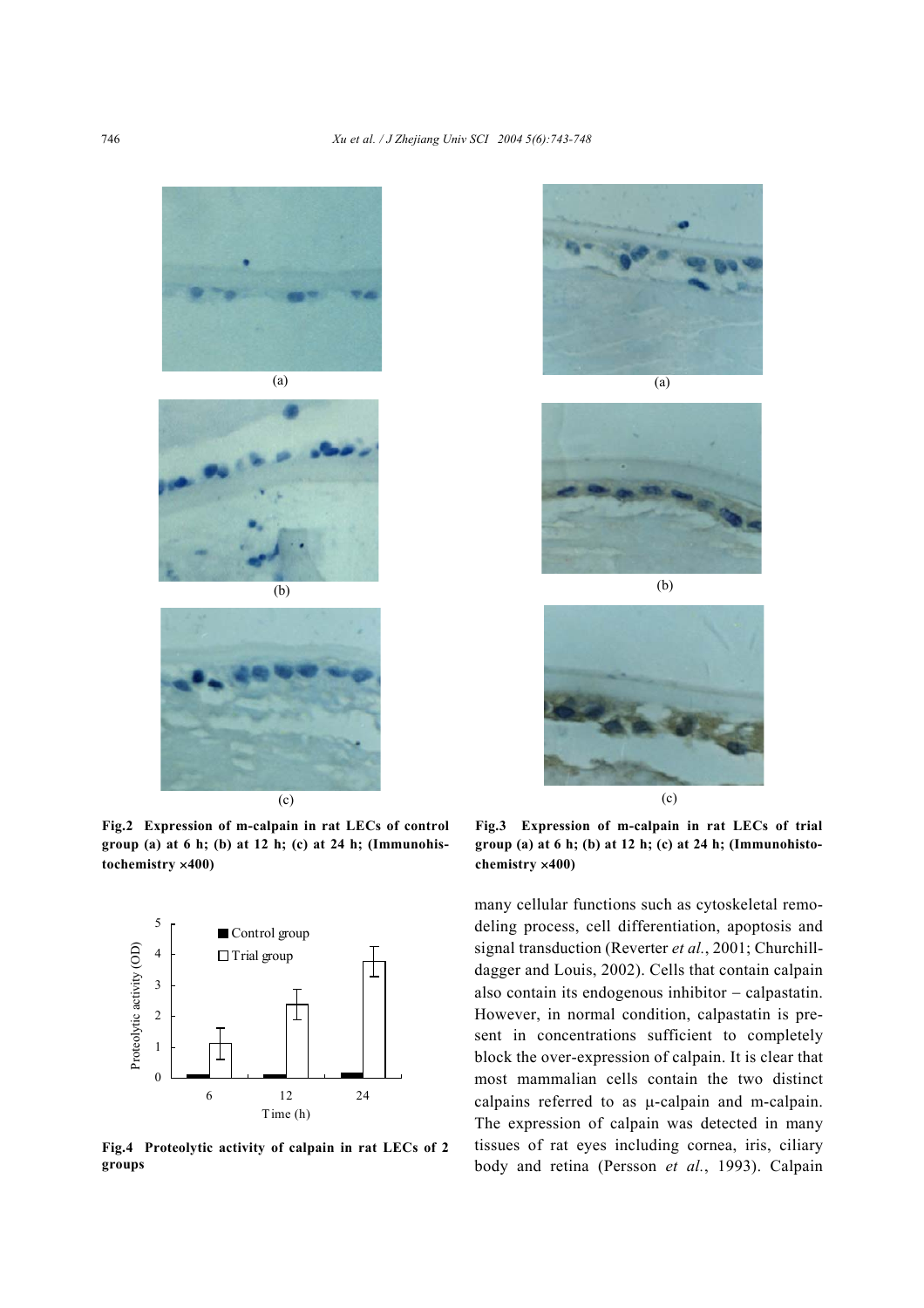proteins in normal lenses of bovine, rat, mouse, pigeon, rabbit, chick and human were isolated by several authors. In Varnum *et al.*(1989)'s report, m-calpain concentrations decreased in the rat lens with age, whereas levels of calpastatin were maintained (Varnum *et al.*, 1989). David *et al.*(1989) showed that both enzymatic and immunologic assays indicated human lenses contained m-calpain activity was highest in the cortex of lenses from young donors, and lowest in the nucleus of aged lenses, even sometimes undetectable (David *et al.*, 1989). Andersson *et al.*(1994) reported that mcalpain was the most important calpain in human epithelium. They found that calpains occurred in decreasing amounts from the epithelium to the cortex to the nucleus in lenses from different species; and that the amount of m-calpain in lens decreased with increasing age, while the amount of calpastatin did not decrease. Shih *et al.*(2001) observed that many lens proteins including  $\alpha$ -crystallin and  $\beta$ -crystallin were ideal substrates of calpain. Sanderson *et al.*(2000) found that vimentin in human lens was substrate of calpain too.

Many researches showed that  $Ca^{2+}$  concentration in lens with almost all forms of cataract was higher than that of normal people, though the extent of increment was different according to the type of cataract (Kadoya *et al.*, 1993). A high concentration of  $Ca^{2+}$  can induce cataractogenesis in vitro (Duncan and Wormstone, 1999).

Our study showed that the expression of mcalpain protein and proteolytic activity of calpain were very low in cytoplasma of normal rat LECs and increased obviously after cataract induced by  $H<sub>2</sub>O<sub>2</sub>$ . We propose that the endogenous inhibitor calpastatin inhibited the over-expression of mcalpain and pumping-out of calcium by  $Ca^{2+}-AT-$ Pase on the membrane of cell maintained low concentration of intracellular calcium. The action of  $H_2O_2$ , oxidative stress caused increasing cytoplasmic calcium concentration and then activated the over-expression of m-calpain. Our research observed that  $Ca^{2+}$  concentration of  $H_2O_2$ -induced cataract increased 50% after 6 h and 200% after 24 h. This result showed that high  $Ca^{2+}$  concentration

induced by  $H_2O_2$  could provide the essential prerequisite for activation of m-calpain.

Shearer *et al.*(1996) found that most rapid light-scattering occurred with total soluble proteins from young rat lenses, either after adding purified m-calpain or by activating endogenous lens mcalpain with calcium. McGinnis *et al.*(1999)'s research showed that procaspase-3 (32 kDa) was substrate of calpain and that procaspase-3 could convert into caspase-3 which was the key substance of the apoptotic process. Wang *et al.*(1998) reported that calpastatin was fragmented by caspases to various extents during the process of early apoptosis. Does proteolysis of proteins in lenses by m-calpain, or LECs apoptosis induced by caspase-3 activated by m-calpain, or both be attribute to the role of m-calpain in the mechanism of oxidative cataract? More experimental data are needed to confirm the role of m-calpain in oxidative cataractogenesis.

# **CONCLUSION**

 $H_2O_2$  can increase intracellular free Ca<sup>2+</sup>, and then enhance the expression and proteolytic activity of calpain which may play a role in the mechanism of oxidative cataract of rat.

# ACKNOWLEDGEMENT

The support of Molecular Central Laboratory of Medical College of Zhejiang University is gratefully acknowledged.

#### **References**

- Andersson, M., Sjtrand, J., Andersson, A.K., Andersen, B., Karlsson, J.O., 1994. Calpains in lens epithelium from patients with cataract. *Experimental Eye Research*, **59**(3):359-64.
- Andersson, M., Sjtrand, J., Karlsson, J.O., 1996. Calpains in the human lens: relations to membranes and possible role in cataract formation. *Ophthalmic Research*, **28**(1): 51-54.
- Churchilldagger, G.C., Louis, C.F., 2002,  $Ca^{2+}$  regulation in differentiating lens cells in culture. *Experimental Eye*